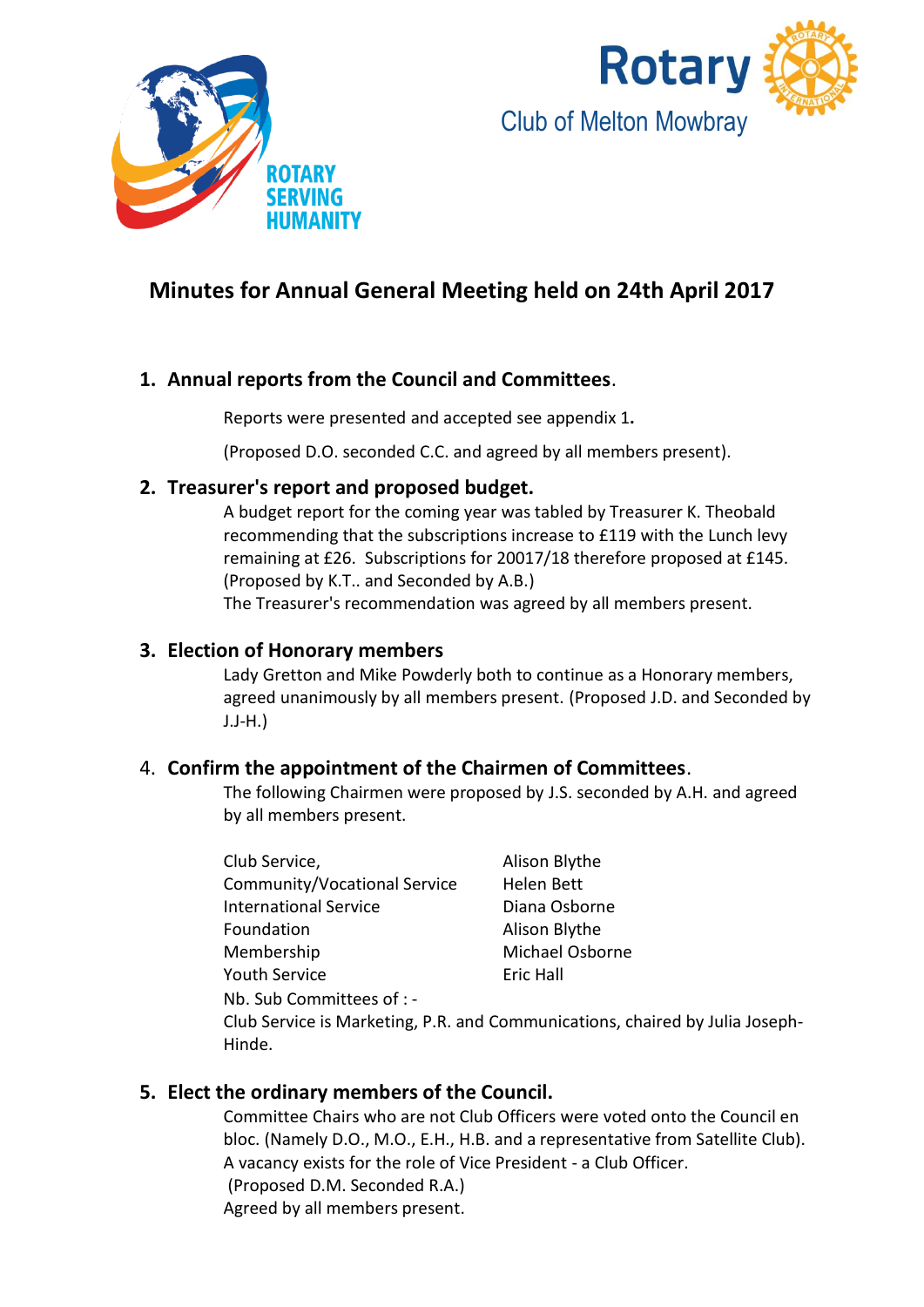## **6. Appoint a person or persons to examine the Club's annual accounts.**

Sarah Amos was as last year recommended for examining Trust accounts, with James Green for Club accounts. (Proposed by K.T. Seconded by B.Mc.C). Agreed by all members present.

## **7. Elect three representatives of the Club on the District Council.**

Presidents Janet Shortland or Adrienne Holland, President Elect Alison Blythe and Honorary Secretary David Ward were nominated and elected. (Proposed by I.N. Seconded by D.M.) Agreed by all members present.

## **8. Any other business.**

Nothing to report.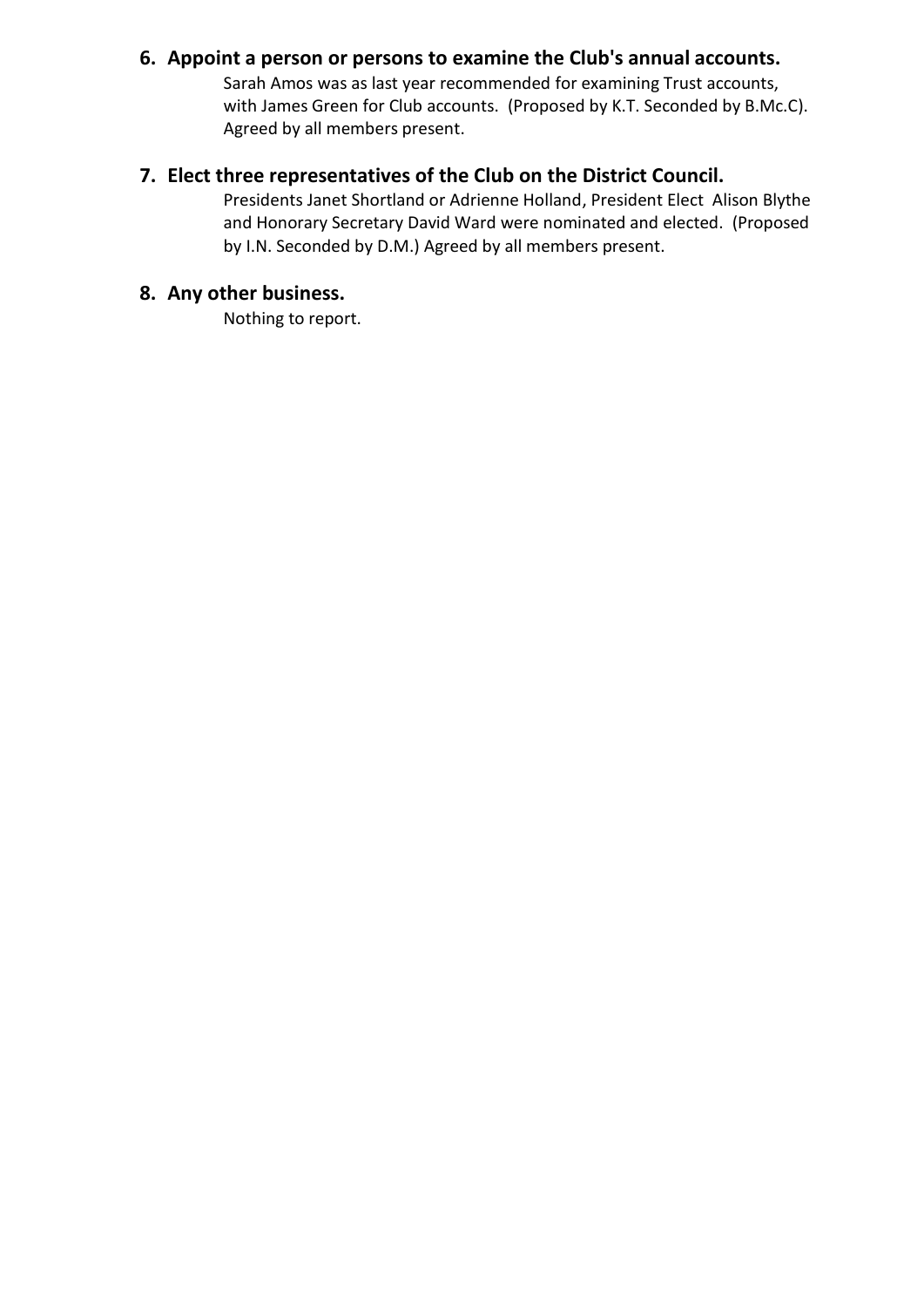# **Appendix 1**

# **AGM 2017 Reports from Council and Committees**

# **President's Report -** *Ian Neale*

It has been a busy year and it started as it meant to go on with a Club Service Meeting, Hand Over Lunch with inductions and an evening Club Council meeting, I must admit that it was my fault as we also wanted to fit in holidays, which were often from a Monday afternoon to a Sunday afternoon so that I could be at Club Meetings!! But it worked and there were the usual mix of speaker Meeting with Business and Fellowship mixed in during the Year.

Fund raising and social events started with a Trip to Tatton Park Garden Show when our timing was impeccable with the rain starting just as we returned to the bus to come home, Classic Cars in the park in September, District Conference, Contact Teas, Remembrance Sunday, Christmas Tree Festival, Santa Fun Run, Food Parcel Collection, Concert Visit Birmingham, Charter, Duck Race, all followed during the year.

We have had many interesting and varied speakers throughout the year, and have extended out meetings sometimes to allow the speakers more time for their topics which have covered a wide range of topics.

For me the year has been exciting, fulfilling and very interesting attending functions and meeting a wide range of people both local in Melton Mowbray and wider in the county whilst representing the Rotary Club of Melton Mowbray. Going to other Club Charters and District Events, helps to see what a wide range of work is done by Rotarians.

It has been a busy year with inductions into the Club, 12 members to our Satellite group and 5 members to our lunch time club, Mike Kelsey, Malcolm Britton, Chris Gray, Phil Balding and Kriss Payne, it is good to have you all with us and we look forward to working with you on our various projects

My thanks must go to the whole of the Club for supporting me over this year, and especially to the Club Council and those on Club Service. Now that we have a 4 person communications group I look forward to raising the profile of Rotary with in Melton which is already bearing fruit.

I look forward to our Trip to Durham, a venture that has been resurrected from past trips away, there are still places, do talk to Bob if you are interested.

Thank you all for making these past 12 months very special for me

Yours in Rotary Service

Ian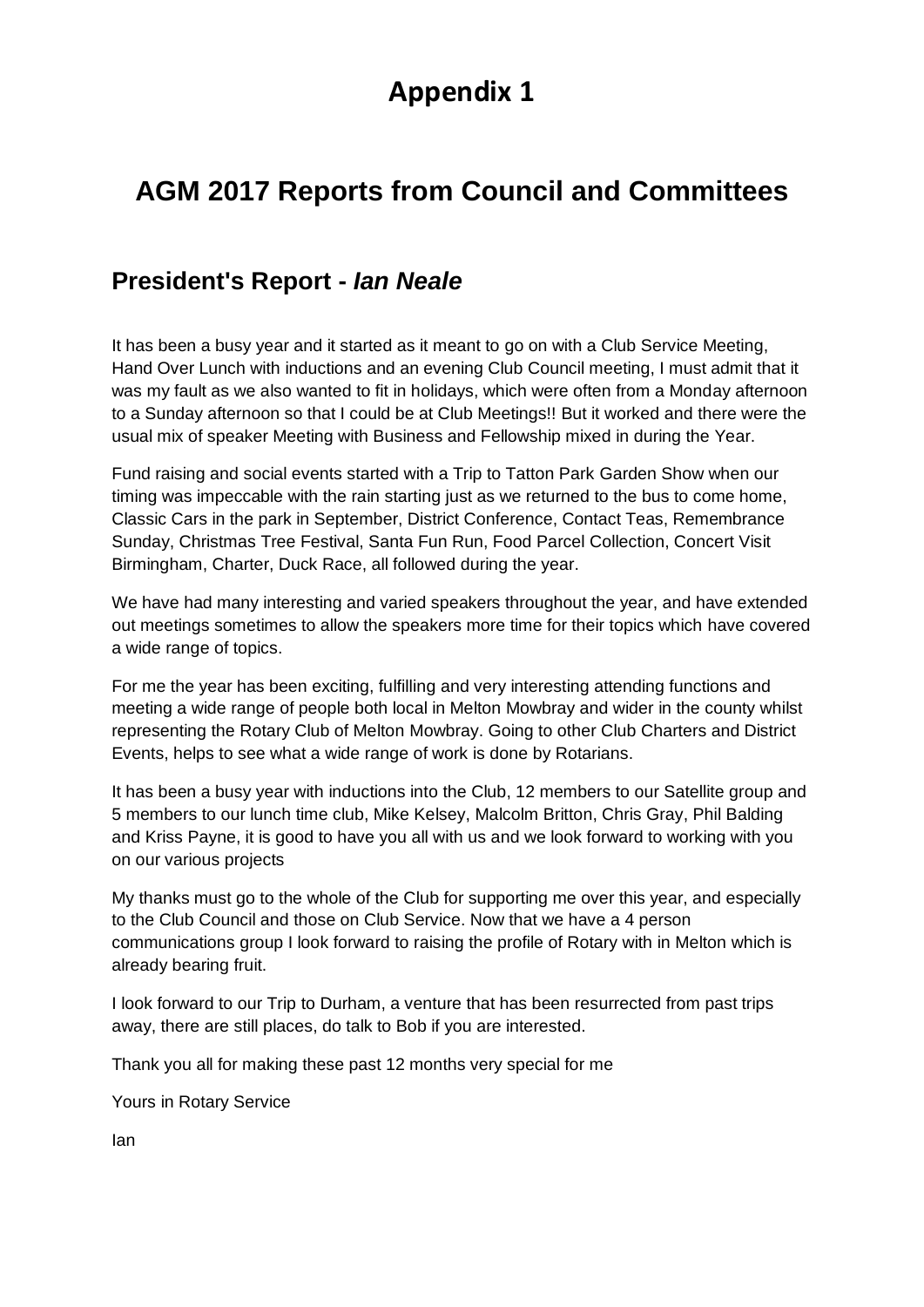# **Club Service Committee**

# *Presidents Elect Adrienne Holland and Janet Shortland.*

It has been a very good experience this year, working under Ian's Presidency and learning from both his and others' experience, skills and ideas. Together we have tried to provide a range of activities; some tried and tested old faithfuls, some new, different and we hope, inviting!

Ian organized a trip to Tatton Gardens, with its wonderful gardens. Those who were able to go along thoroughly enjoyed the day. So, thank you, Ian – perhaps this could be something that is repeated whenever possible.

The vintage Car Rally in September was extremely well received and raised £1000 for Loros. As ever, we have evaluated the event and hope that this year's will be even more successful and better attended – so please come along and bring your family and friends to enjoy a lovely day.

Later that month we had a joint meeting with the other Melton clubs to meet with District Governor John and it was good to meet with those Rotarians who attended. Our incoming DG, Chris Davies, prefers to have individual meetings so this will happen for us early in 2018.

Several of us attended the District Conference in Nottingham, which was felt to be a considerable success despite numbers being markedly reduced. 20 of us will be at the Llandudno conference, representing our club.

At Ian's suggestion we had a delightful celebration of Harvest at The Venue; with the food provided by all attendees and a challenging quiz offered by Ian. It was a great evening, which raised funds for Storehouse.

We have finally been knocked out of the Minor Sports competition at the quarter final stage, which is a shame as each evening was good fun and full of laughter – but it saves us travelling to a far flung part of the District to compete further so no-one seemed too upset by the defeat!

Our Santa Fun Run was a success again this year, with runners of all ages and abilities having a good time raising money for a whole variety of charities. As this is one of our major club fund raisers it is much appreciated that so many members are actively involved, and more are always very welcome. Please become involved in some way.

The Christmas Party was, we think, really enjoyed by all who came. The food was great and the company excellent. What more could you ask? Please make sure that you put the date in your diary as soon as we have agreed it for December.

We, to a rather limited extent, became involved in Belvoir's Santa Sleigh and it was good to see that this was, at least in theory, supported by the club. In the event only Janet represented us, but we are hopeful that we will have better information sooner next Christmas and will be able to develop our links with the Belvoir club.

Burns night was once again a not-to-be-missed evening, with the Haggis and Rabbie Burns being suitably serenaded and celebrated. Those of you who missed it, that's a shame. Thank you, Ben, for a really great night, and thanks to Jenny for a delicious meal.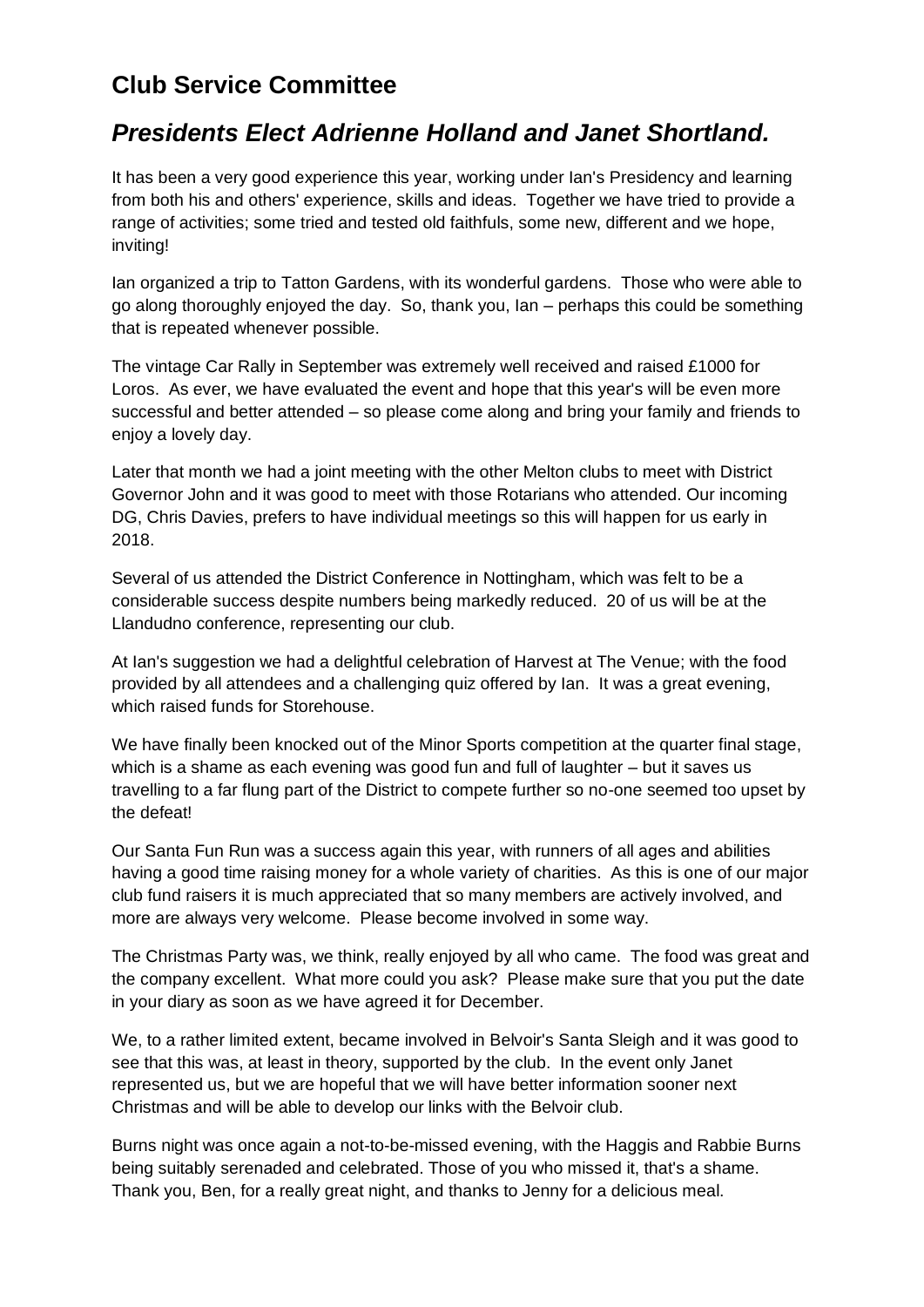Those people who were lucky enough to be able to accompany Richard and many others to the Symphony Concert in Birmingham, really enjoyed the experience and we are very hopeful that this will become a regular event in our calendar. Many thanks are due to Richard for suggesting and organizing such a great trip.

Charter night felt quite different this year as, for the first time in many years, we changed venue and went to PERA. We had a disappointing turnout, with the numbers who attended falling. However, the general feedback was that it was a very enjoyable evening and we have reviewed it in detail. As it will be our 90<sup>th</sup> next year and the President of RIBI will be in attendance, we are hoping that numbers will increase and we will enjoy a memorable celebration of our longevity. Please ensure that you have the date, March  $12<sup>th</sup>$ , in your dairies.

Another date to be kept is May 18<sup>th</sup>, when we will have the opportunity to show off our high levels of intelligence – or alternatively have a fun evening – at the quiz. Please form teams of 4 with fellow Rotarians, family and friends and come along to compete, eat and laugh a lot!

Bob has organized a weekend away in Durham for the weekend of 16<sup>th</sup> June. There are still spaces left for others to join the group visiting this lovely, historic city, so please consider it.

Our changeover celebration is at Kirby Bellars Village Hall, 12 noon on Saturday July 1<sup>st</sup>. It will be lovely to see lots of members and their families there to say a huge thank you to Ian for his very successful Presidential year. The official handover will be on Monday 3<sup>rd</sup> July.

# **Foundation -** *Alison L Blythe*

The teacher training delivered with the help of a District Grant in summer 2016 was highly successful. The teachers have continued to give support through using social media from their school in Wigston, Leicester.

The DG (District Grant) was completed and signed off early March 2016. The underspent amount of the grant has been returned to District.

A District Grant application for the year 2016/17 has been submitted as reported by Diana Osborne For International in order to fund the travel and subsistence of the teachers for a further training session in summer 2017.

This application is also to fund up to 12 boxes of books and educational equipment to be shipped to Tacloban for distribution amongst the schools through the Educational Department.

An initial payment of £1400 is being made as part of the club's contribution to Foundation. It is hoped that we will receive a contribution from the Satellite Club to add to this as well as make an additional contribution before the end of the Rotary year.

Club members have supported End Polio Now both individually and through the terrific efforts of Helen Bett and COMVOC and members of LIR.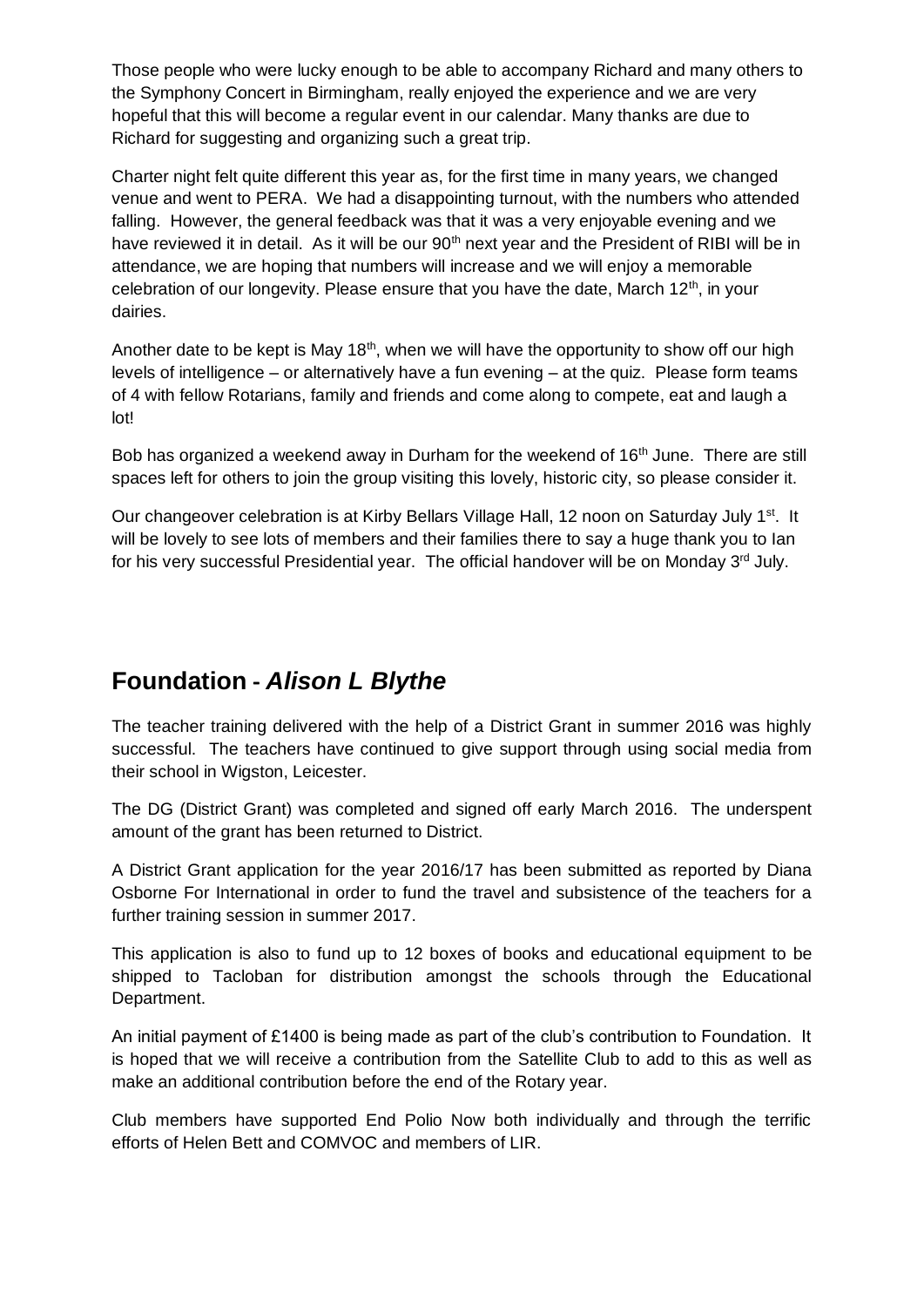# **International -** *Diana Osborne*

The Club has continued to support projects in Tacloban, Philippine Islands.

A final report on the renovation of the classrooms at Sagkahan Primary School in relation to the Rotary Global Grant was submitted and duly accepted.

Two volunteer teachers spent two weeks delivering training in Tacloban during July 2016. Approximately 1700 primary and secondary teachers benefited from this, due to the cascading down of knowledge imparted. The Club paid for the flight arrangements with the aid of a district grant and the accommodation costs were met locally.

An application has been submitted for a District Grant to support a similar visit in July 2017.

Preliminary work has been undertaken on the project to install water fountains in Tacloban schools. A locally developed project to improve children's health and sanitation has been named The Blythe Project in recognition of Alison's work in leading the projects which have already been undertaken.

Books have been sent to Tacloban which have been the basis for the Education Department there establishing a lending library to maximise their use.

We have raised £454 from a coffee morning, crocus sales and a raffle of a bottle of wine to be donated to the eradication of polio.

Spectacle recycling has continued through the efforts of Joe Carrington with the principal beneficiaries being in Africa.

A beef roast and a cream tea have produced £580 towards funding our projects.

A concert in St Mary's Church by Uppingham School achieved a surplus of £1562. Our thanks are due to the school for their generosity and excellent performance.

I would like to thank the members of the committee and others in the club who have contributed to our work.

## **Membership Development & Retention -** *Michael Osborne*

The membership of the Club at the beginning of the Rotary year was 40.

During the year Duncan Manderson, Heena Dawda and Dick Colgrove resigned from membership.

We have been pleased to induct Mike Kelsey, Chris Gray, Malcolm Britton, Phil Balding and Kriss Payne as new members so that we now have a membership of 42.

The Satellite Group was established in July and is the subject of a separate report.

I have discussed common concerns with my counterparts in the Belvoir and Aurora Clubs.

My thanks are due to the members of this committee and those other members of the Club who have assisted the function of this committee in recruiting and retaining members.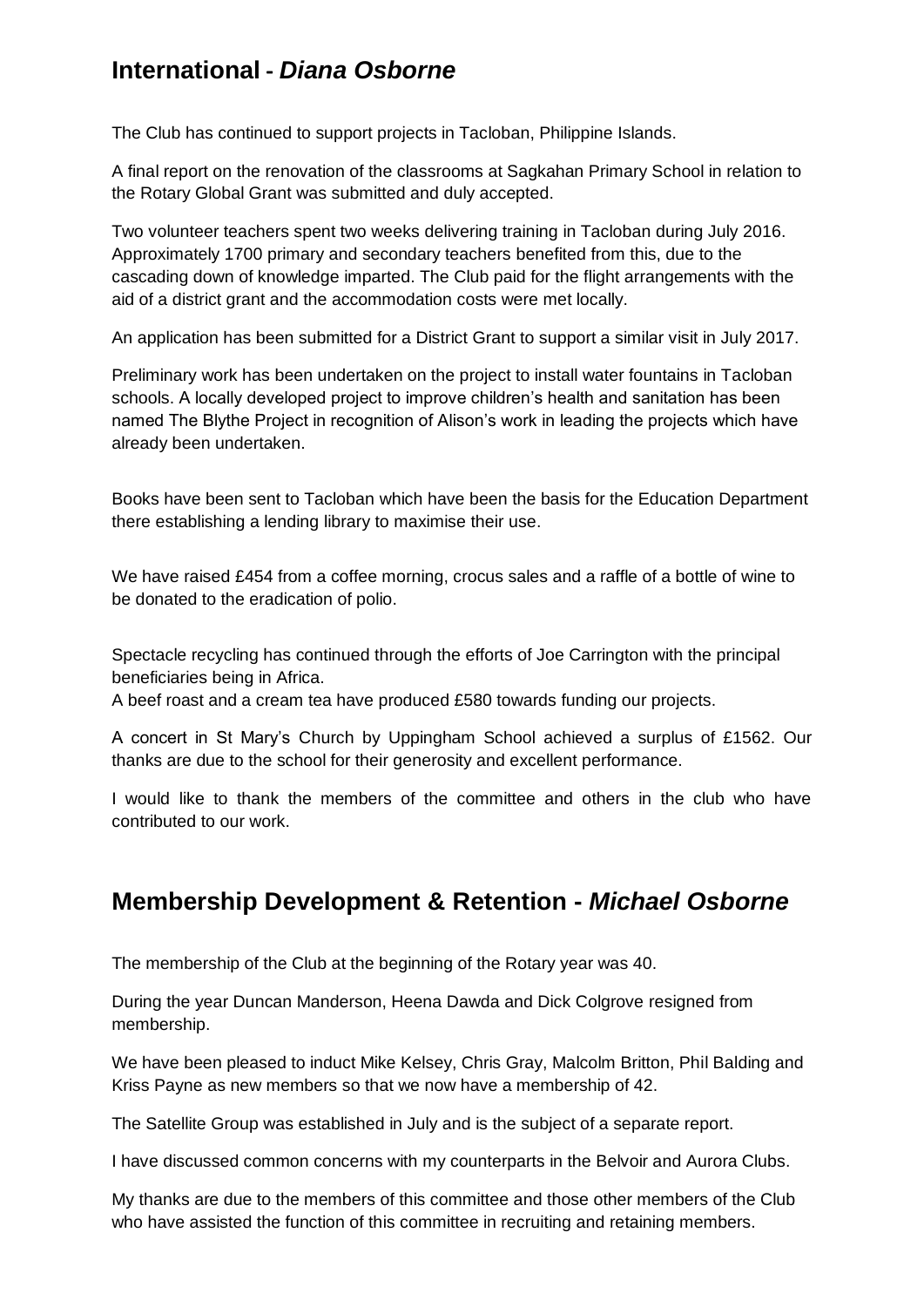# **Satellite Group Report -** *David Morris and Mark Frisby*

The concept of a satellite group within our club developed from a club visioning exercise conducted in April 2014. It was presented to and approved by Club Council on the 11<sup>th</sup> September 2014; likewise a club business meeting on the 15<sup>th</sup> September. District Governor Ken Billington and District Secretary Dick Parsley both gave their consent and presented the proposal to a District Executive on the 28<sup>th</sup> October 2014 for formal district approval.

During the ensuing 20 months a dialogue continued with a number of potential members, many who had responded to the club's earlier initiative to supporting vulnerable local businesses which had suffered in the recent economic recession.

The satellite group now has the following 14 members, the first ones being formally inducted into membership on the 4<sup>th</sup> July 2016:

| Doug Clements            | Inducted on 4 <sup>th</sup> July                       |
|--------------------------|--------------------------------------------------------|
| Mark Frisby              | Inducted on 4 <sup>th</sup> July                       |
| <b>Ruth Lynsey</b>       | Inducted on 4 <sup>th</sup> July                       |
| Frank Worthington-Clarke | Inducted on 4 <sup>th</sup> July                       |
| Andrea Fiford            | Inducted on 25 <sup>th</sup> July                      |
| Alison Freer-Jones       | Inducted on 15 <sup>th</sup> August                    |
| <b>Joe Halford</b>       | Inducted on 5 <sup>th</sup> September                  |
| <b>Alan Matthews</b>     | Inducted on 5 <sup>th</sup> September                  |
| <b>Rachel North</b>      | Inducted on 5 <sup>th</sup> September                  |
| Andy Jones               | Inducted on 31 <sup>st</sup> October                   |
| Colin Warburg            | Inducted on 31 <sup>st</sup> October                   |
| Lewis Fiford             | Application approved: awaiting induction               |
| Andrea Kennedy           | Proposed 6 <sup>th</sup> March: application in process |
| Paul Kennedy             | Proposed 6 <sup>th</sup> March: application in process |
|                          |                                                        |

The Group is focused on supporting persons needing help and support to establish their financial independence. This could be by providing business mentoring and support, or by helping unemployed persons living on benefits to become employable. A concert was held in August which was successful in raising the profile of Rotary in the town.

All fourteen members are new to Rotary and as such need firm mentoring and effective leadership. Whilst their ages range from 25 to 65, all but two members are aged below 45 years. As proved elsewhere, this age group is vulnerable to changes in circumstances and it is inevitable that at least two of them will not renew their subscription for next year.

There continues strong interest within Melton Mowbray in the progress of the new group and we are holding dialogues with a number of suitable potential members. It is likely that, despite the above, the membership of the group will double over the coming year.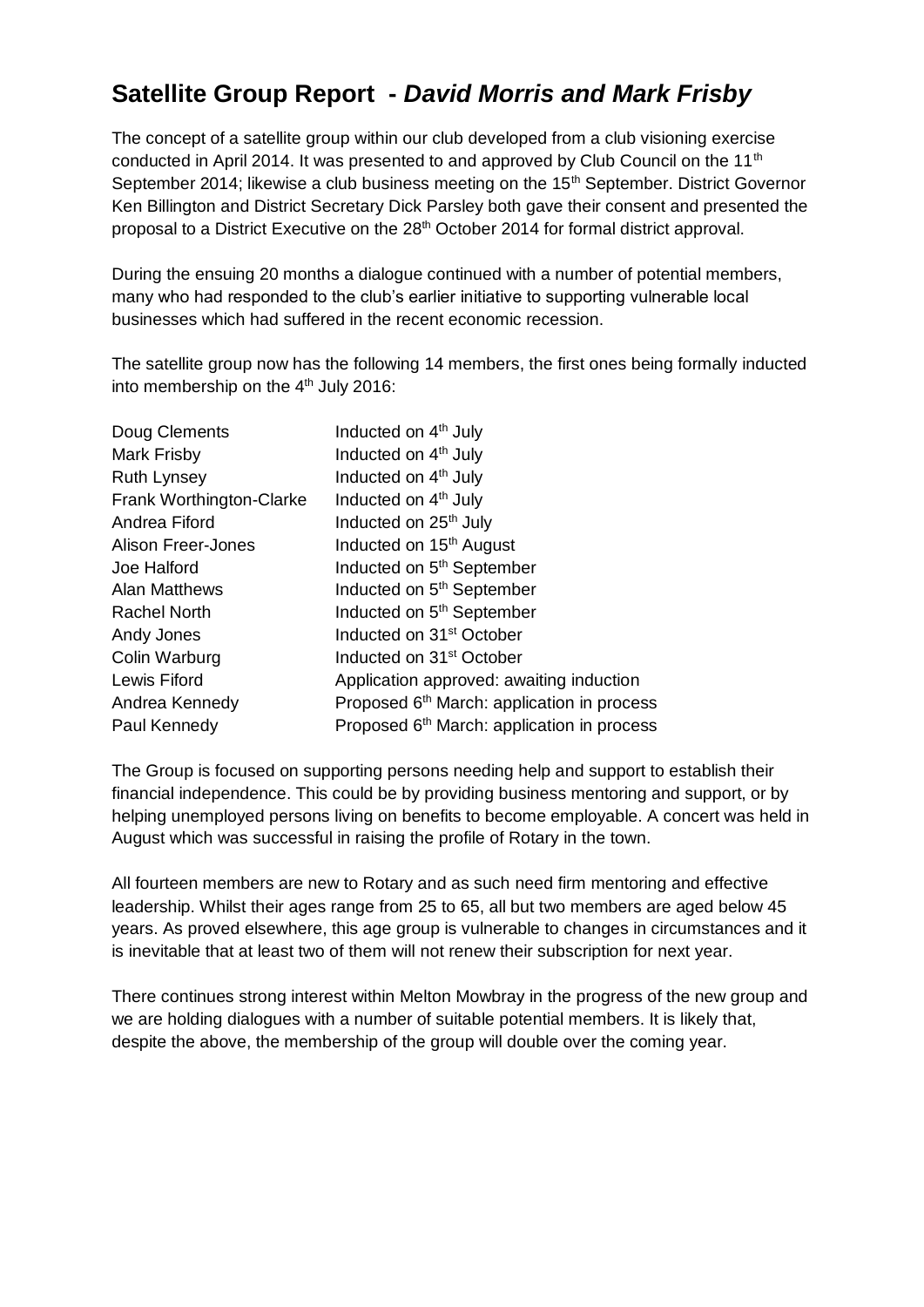# **Youth Services Report -** *Eric Hall*

In line with previous years, our activities have largely been conducted in conjunction with the Rotary Clubs of Melton Mowbray Belvoir and Melton Aurora.

#### **Competitions**

Our objectives for the year included supporting six competitions and this was met. A late disappointment was the lack of interest in Young Photographer but this was in some ways balanced by generating interest and holding a competition for Young Artist.

It has already been agreed that next year's programme will include participating in Young Citizen.

#### Rotary Stars

This award is aimed at recognising good citizenship in local Primary School children. It is pleasing to report that more schools are supporting our initiative this year. The review process is not finalised until the latter part of the Summer Term.

#### Rotary Youth Leadership Award (RYLA)

We continue to work with the Hub in identifying and supporting candidates wishing to develop their leadership and technical skills. A potential candidate has been identified and we are liaising with the Hub to ensure the candidate is able and ready to make the necessary commitment.

#### Warning Zone

The Warning Zone's facilities have been further expanded to meet the challenges faced by young people – primarily Year 6.

Attendance statistics indicate that schools may be having difficulty in funding visits. This is particularly the case with schools in Melton and surrounding villages where transport costs to Leicester are high.

Significant contributions have been made by the club in recent years. It is recognised that without an increase in fundraising we will be unable to continue at a similar level. However, the benefits available to young people by visiting the Zone are such that the Youth Group are investigating how more modest funds can best be spent

#### Young Chef

Stapleford Park, Jane Abbott and Jenny Foreman have provided excellent support at this year's events and I am grateful for their help and guidance.

It is pleasing to report that 20 pupils from three local schools participated in the event. The winner from each school qualified for entry to the District Competition which was held in Leicester on 25<sup>th</sup> March. All three acquitted themselves very well but unfortunately failed to be placed in the high standard field present on the day.

In recognition of the consistently high standard of work produced by Lucy Towle, a pupil at Belvoir High School, she has been awarded the Melton Young Chef Shield for 2017.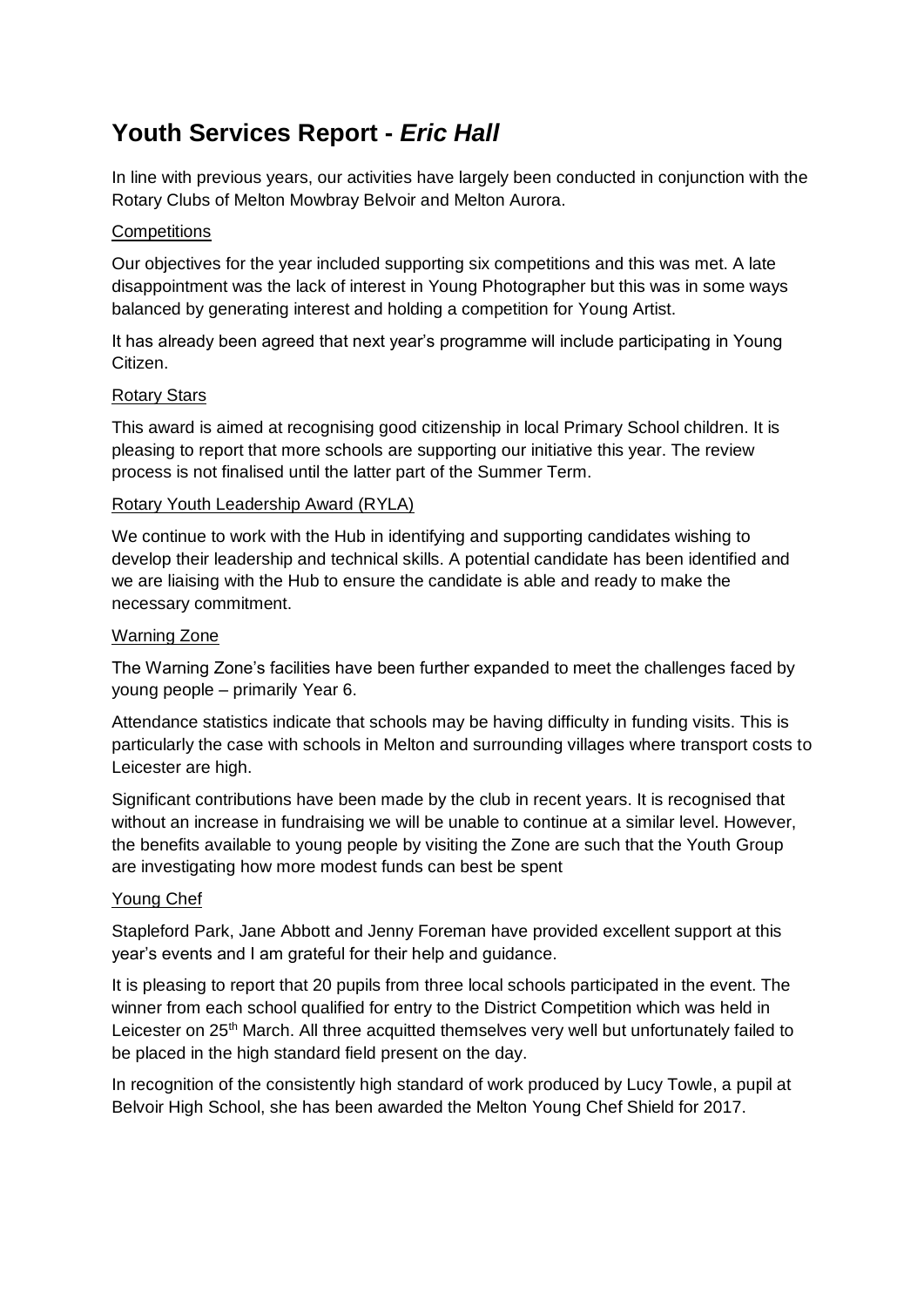#### Youth Speaks

Another successful competition this year. Catmose again showed their prowess by having two intermediate and two senior teams qualify for the District Semi-Final held at Bourne. Their skills and hard work were rewarded with one Intermediate and one Senior team progressing to the Regional Final. Florence Brown, chairman of the successful Intermediate team won award for Best Chairman and Thomas Nguyen from the successful Senior team won the award for Best Vote of Thanks.

The Regional Final heat was held on 11 March 2017 at Catmose College, Oakham. The subject for the Intermediate team comprising Florence Brown, Elizabeth Mott and Georgia Bell was "Mistreatment of Animals". Unfortunately, although well delivered, their passionate presentation was not rewarded with a place. Success and a place in the National Final, was, however, well earned by the Senior team whose subject was, "Discrimination". Moreover, Kenneth Sparks also won best Chairman, Joe Betts beast Speaker and Thomas Nguyen best Vote of Thanks – a clean sweep!

The National Final is at Telford on 7<sup>th</sup> May. I am planning to attend.

#### Young Musician

The low take-up of places for this year meant that all local musicians qualified for direct entry into the District competition held at John Ferneley College on 4<sup>th</sup> March. The day was successful and well attended.

It was noted that a number of entries were the result of advertising in the local press and contacting music tutors.

#### Young Designer

Arrangements are being made for the local heat to be held at MV16 with judges provided by Belvoir and our club. David Wilson (MV16) kindly and ably undertakes the main coordinating and organisational role and we are most grateful for his help and guidance.

#### Young Artist

This was a new competition for the group this year. Mike Rowe's successful promotional efforts produced 3 entries in the Senior section and 15 at Intermediate level.

As leader of the Youth Committee for the year, I am pleased to acknowledge and am most grateful for the help and support of the committee members and club.

# **Report of the Interact Officer - Diana Osborne**

An Interact Club has continued to meet regularly at MV16. There have been approximately eight members who have supported the club.

They have organised fund raising activities to support a charity working with Youth Mental Health.

Jane Horn and I have held discussions with staff at John Ferneley College with the expectation of establishing a new club there.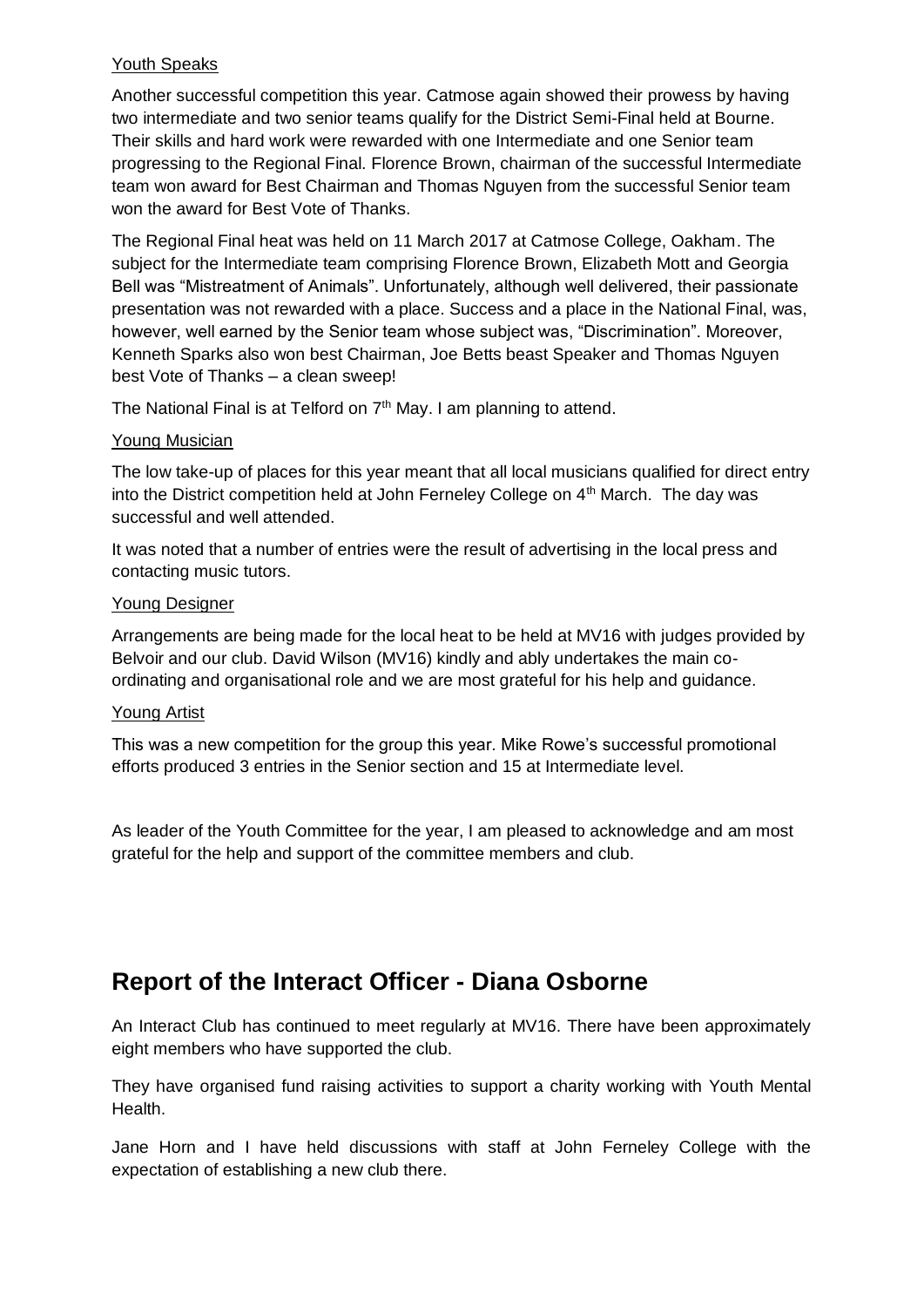# **Community Service Committee -** *Helen Bett*

Community has had another very busy and successful year. The committee and the whole club have been supportive of all activities.

### **Kids Out at Twin Lakes**

This took place on 22 September when children, teachers, support staff and carers from Birch Wood School visited Twin Lakes for the day. This year they were joined by children from the special unit at Sherard Primary School and we were supported in this by Melton Belvoir Club. However, raising money for this special day out is becoming a greater and greater challenge,

### **Go Purple for Polio**

An addition to this year's agenda was the selling and donating of 10,000 crocus corms around the town. Reports of wonderful displays of our bulbs show that it was a worthwhile event. As well as donating bulbs to the Town Estate (planted round the Rotary sundial), and Melton in Bloom (St Mary's Church), I also visited several primary schools to give an assembly about 'Go Purple' and the 'End Polio Now' campaign and donated bulbs to schools. Each also received a wooden sign kindly made by Geoff Goodwin to advertise our efforts. Within the club we continued to raise money by all wearing something purple on World Polio Day and also by buying chutney made with Janet's apples, and wearing handmade crocus brooches.

### **Senior Citizens' Contact Tea Party**

This was again held at Burton Lazars village hall in October and was very well attended by approximately 40 elderly people and their drivers. They enjoyed sandwiches, trifle and cakes provided by the committee and Ladies in Rotary. It was a lovely event which was clearly enjoyed by the elderly and much food was also taken home in 'doggy bags'. Special thanks to Fiona for her mountain of sandwiches and to everyone who provided food, waited on tables and washed up afterwards.

## **Christmas Tree Festival**

'Go Purple' was this year's theme and a beautiful tree (thanks Ian) was decorated with crocus 'baubles' and purple baubles (thanks Margaret) as well as some of our Rotary roundels. It was a good advert for the club and we had some appreciative comments. Thanks to Di and Margaret who helped to make the crocus baubles and to decorate the tree.

#### **Christmas Parcels**

Despite some misgivings amongst members about this community activity which we do together with Melton Belvoir Club, Lions and the Barnes Trust, the public continued to be very generous in their giving of food parcels. The Rotary Clubs were stationed at Sainsbury's with the Lions at Tesco. Thanks to everyone who gave time to collect food and also to sort, bag up and distribute parcels to the elderly around Melton.

#### **Christmas Party**

Kate made a Christmas cake to guess the weight and I presented 4 cards made by pupils at The Grove School for us to sign. We made £247 on these two activities.